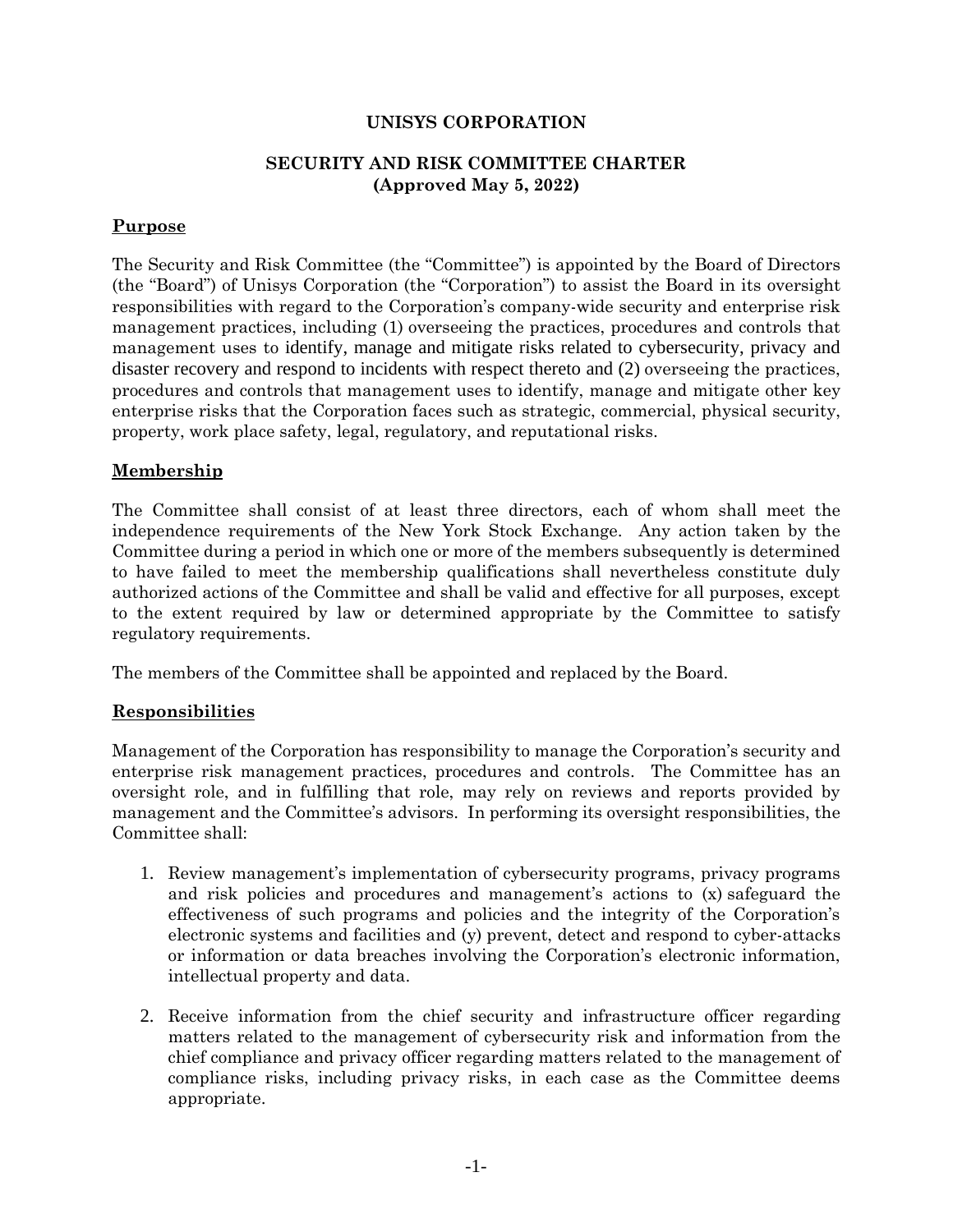- 3. Review management's crisis preparedness and incident response plans (including policies and procedures regarding public disclosure of any such incidents) and the Corporation's disaster recovery capabilities.
- 4. Monitor the Corporation's enterprise risk profile, its ongoing and potential exposure to risks of various types, and, in doing so, the Committee recognizes the responsibilities delegated to other committees by the Board and understands that the other committees may emphasize specific risk monitoring through their respective activities. Specifically, the Compensation and Human Resources Committee shall continue to have oversight responsibility for risks relating to the Corporation's compensation arrangements (including risks related to the Corporation's pension, welfare and employee benefit plans), senior executive succession planning and talent management and the Audit and Finance Committee shall continue to have oversight responsibility for risks relating to the Corporation's financial reporting (including internal control over financial reporting), capital structure, financial and budgeting requirements, financial risks related to the Corporation's pension, savings and welfare plans, investor relations, violations of the Corporation's Code of Ethics and Business Conduct, taxes and acquisitions and dispositions.
- 5. Receive and review information from management regarding the activities of the Corporation and discuss matters related to the Corporation's risk profile as appropriate, including a risk heat map identifying the risks to the Corporation and the potential for occurrence and expected impact on the Corporation for each identified risk.
- 6. Review and discuss with management the effectiveness of the Corporation's risk management programs and its practices for identifying, managing and mitigating risks across all business functions and recommend improvements, where appropriate.
- 7. Review and approve the framework for adopting policies and procedures establishing risk-management governance, risk-management procedures, and risk control infrastructure.
- 8. Oversee the processes and systems for implementing and monitoring compliance with risk-management and risk-control policies and procedures, including:
	- a. Processes and systems for identifying and reporting risks (including emerging risks) and risk management deficiencies, and implementation of actions to address risk-management deficiencies;
	- b. Processes and systems for establishing managerial and employee responsibility for risk management; and
	- c. Processes and systems to integrate risk management and associated controls with management goals.
- 9. Review significant investments and expenditures the Corporation proposes to make to manage or mitigate enterprise risks and make recommendations, where appropriate.